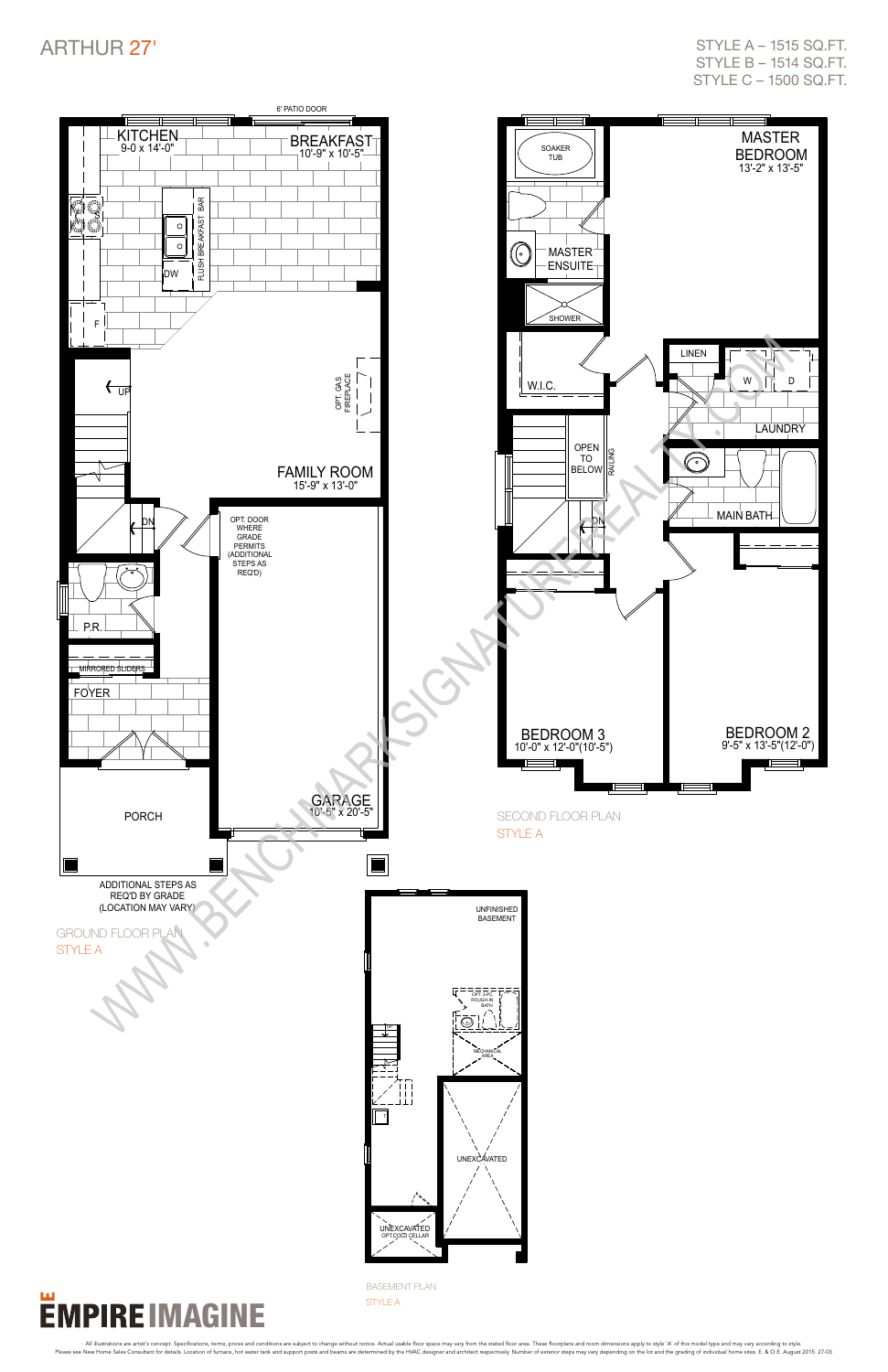#### Constantine corner 27'



## **EMPIRE IMAGINE**

style a – 1714 sq.ft. style b – 1739 sq.ft. style c – 1758 sq.ft.

basement plan

#### style A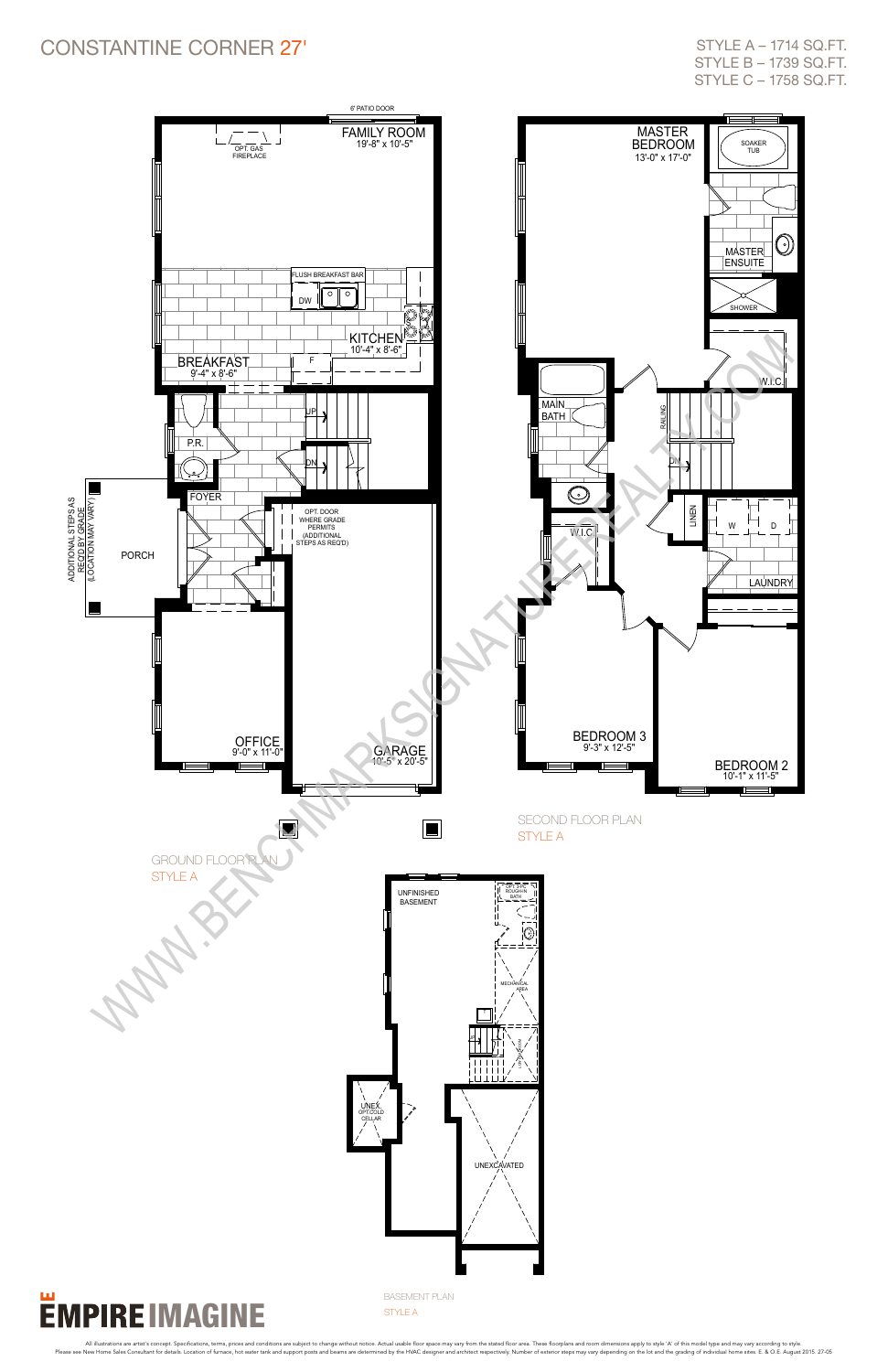

### excalibur 27'



style a – 1278 sq.ft. style b – 1276 sq.ft. style c – 1280 sq.ft.

basement plan

#### style A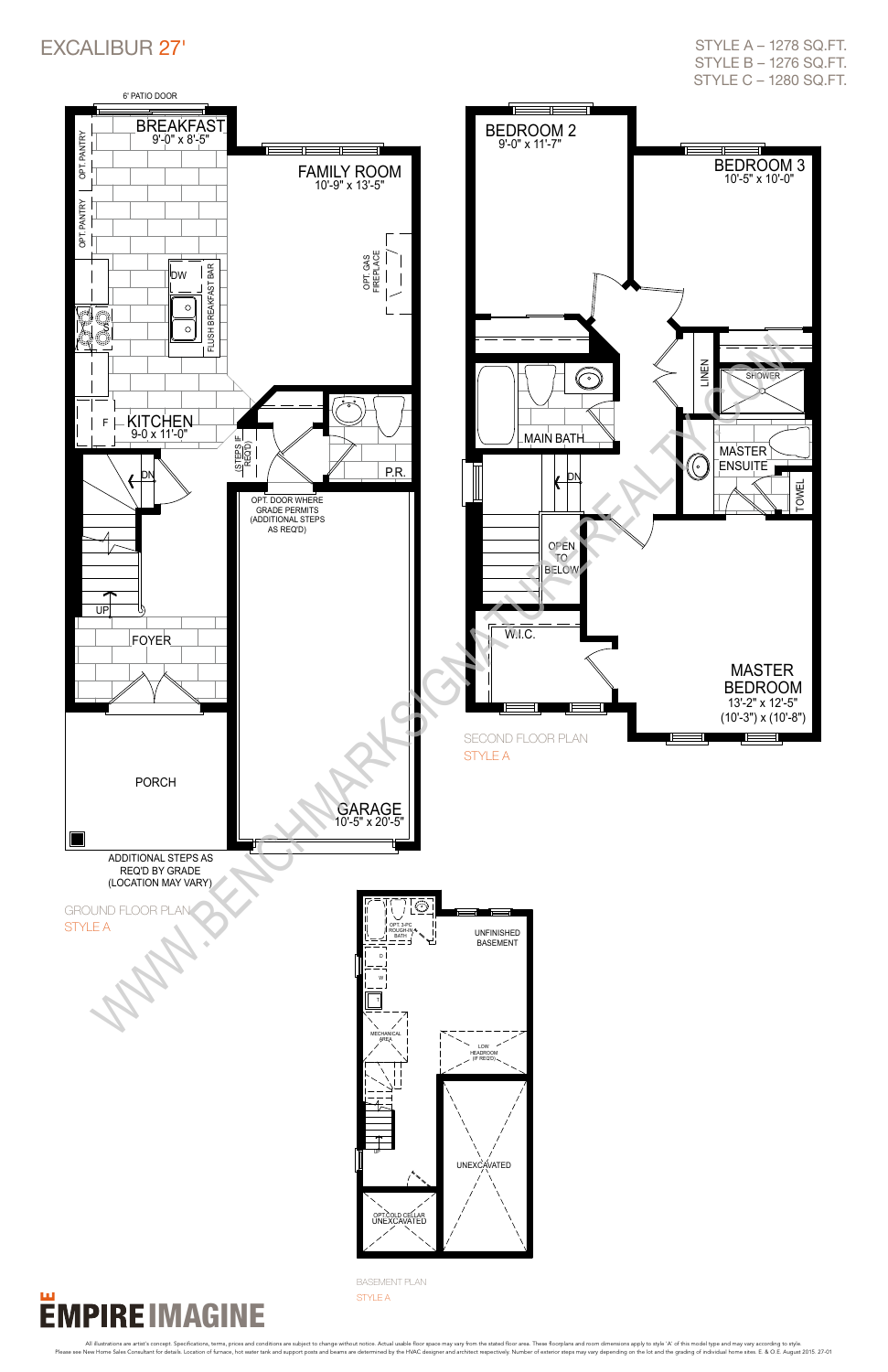

### LANCELOT 27'

style a – 1657 sq.ft. style b – 1658 sq.ft. style c – 1667 sq.ft.

basement plan

#### style A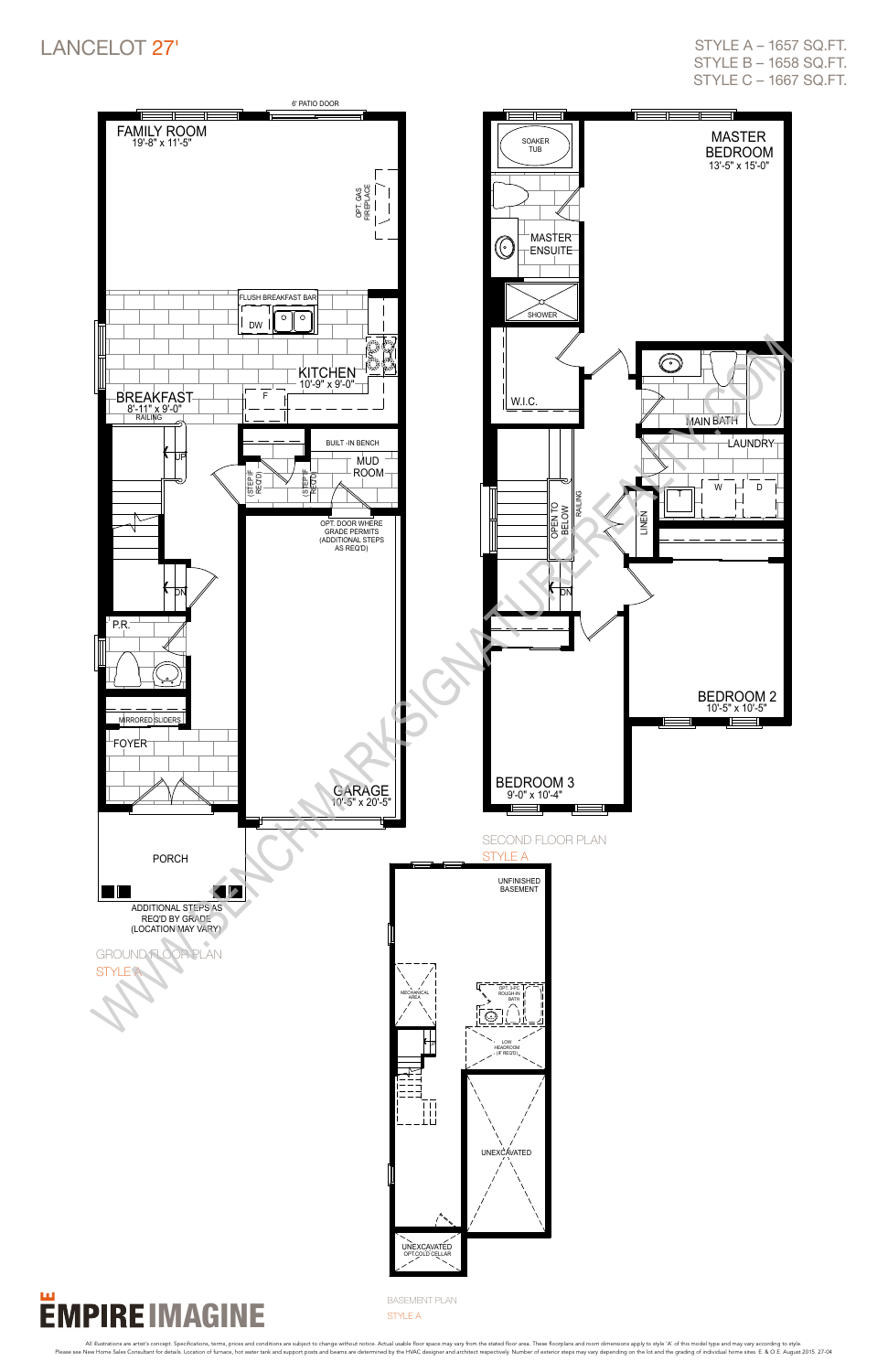

STYLE A

All illustrations are artist's concept. Specifications, terms, prices and conditions are subject to change without notice. Actual usable floor space may vary from the stated floor area. These floorplans and como dimensions

### MERLIN 27'

style a – 1369 sq.ft. style b – 1353 sq.ft. style c – 1357 sq.ft.